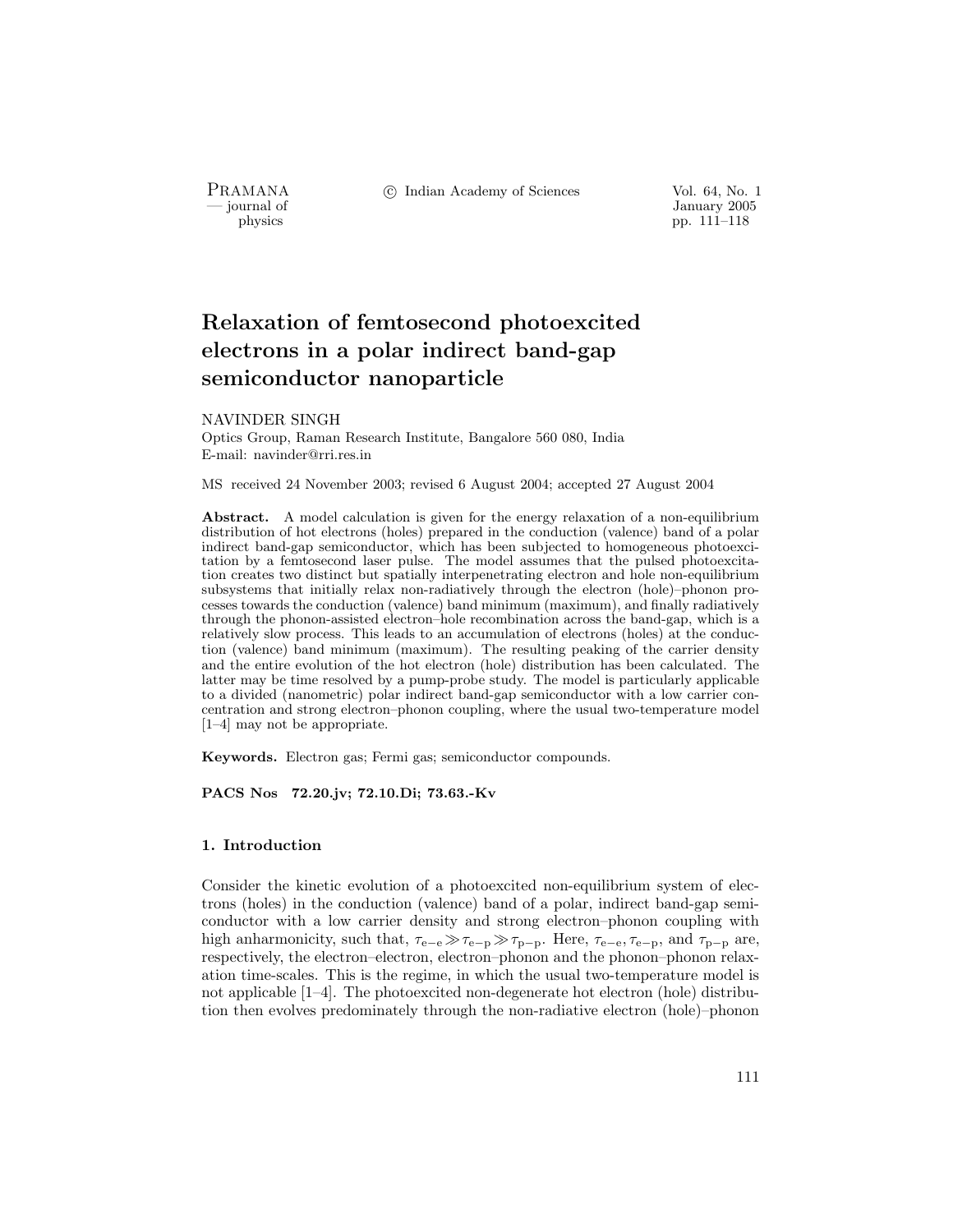Navinder Singh



Figure 1. A polar, indirect band-gap semiconductor.

processes. Due to this quasi-continuous phononic energy loss mechanism, the photoexcited electrons (holes) tend to accumulate at the conduction (valence) band minimum (maximum). The final relaxation step (i.e., electron–hole recombination) involves a relatively slow phonon-assisted radiative interband transition across the indirect gap as shown in figure 1. There is thus a pile up of the hot electrons (holes) at the bottom (top) of the conduction (valence) band. Thus, the entire relaxation process proceeds on two time-scales, namely, the initial, fast time-scale involving the quasi-continuous intraband electron–phonon interaction, and the final slow time-scale involving the phonon-assisted radiative interband transition across the indirect gap. We have derived an analytical expression for the entire time evolution of the non-equilibrium hot-electron distribution, following the initial preparation by the femtosecond laser pulse. The fast and the slow relaxation processes, can, in principle be time resolved using the pump-probe experimental technique. Our calculations clearly capture the peaking of the electron number as the latter accumulate at the conduction band minimum. (The calculation for the holes is, of course, identical.)

#### 2. Theory

Consider the sample as homogeneously photoexcited (i.e., no spatial diffusion) by an fs-laser pulse. Let this generate a gas of hot electrons with a non-equilibrium distribution function  $f_e(\epsilon, t)$ . In this work we will consider two models of electron– phonon interaction (friction) for the relaxation of  $f_e(\epsilon, t)$ , a linear model in which the phonon friction is taken to be linear in the velocity of the hot electrons, and the other in which the phonon friction is non-linear in the electron velocity. For these, we derive analytical expressions for the time-dependent non-equilibrium hotelectron distribution.

#### A. Linear model

Here the phononic friction is proportional to the electron velocity  $v$ . The kinetic equation for  $f_{e}(\epsilon, t)$  is

112 Pramana – J. Phys., Vol. 64, No. 1, January 2005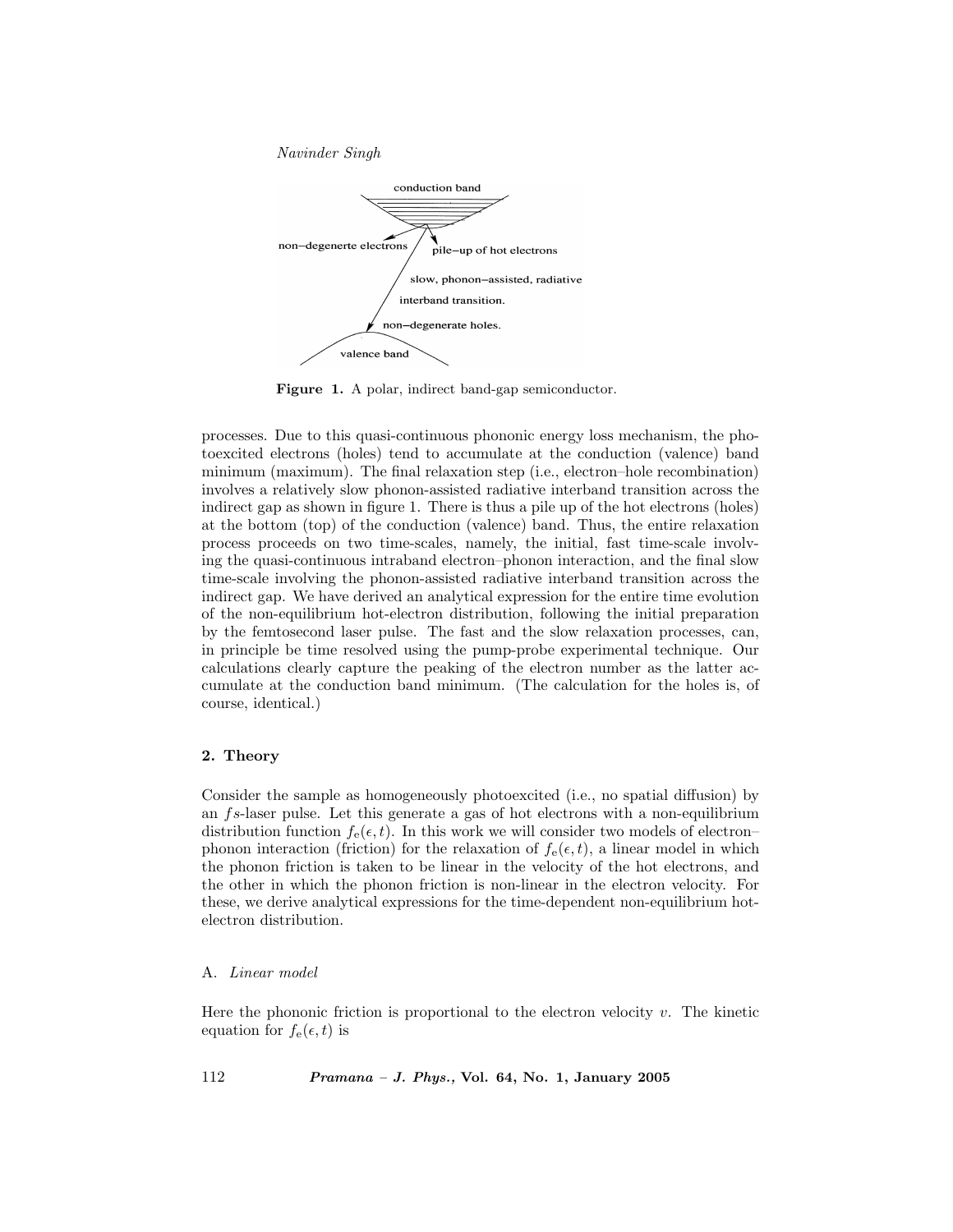Relaxation of femtosecond photoexcited electrons

$$
\frac{\partial f_{e}(\epsilon, t)}{\partial t} + \dot{\epsilon} \frac{\partial f_{e}(\epsilon, t)}{\partial \epsilon} = -\frac{\partial f_{e}(\epsilon, t)}{\tau_r}.
$$
\n(1)

Here,  $\dot{\epsilon} \equiv \frac{d}{dt}(mv^2/2) = -\gamma_p v^2 = -\epsilon/\tau_p$ , where  $\tau_r$  and  $\tau_p$  are, respectively, the radiative and the non-radiative relaxation times, and  $\alpha = t/\tau_p$ ,  $\alpha_r = \tau_r/\tau_p$  are dimensionless variable parameters. With these, eq. (1) reduces to

$$
\frac{\partial f_{\mathbf{e}}(\epsilon,\alpha)}{\partial \alpha} - \frac{\partial f_{\mathbf{e}}(\epsilon,\alpha)}{\partial \ln \epsilon} = -\frac{\partial f_{\mathbf{e}}(\epsilon,\alpha)}{\alpha_r},\tag{2}
$$

that can be solved analytically to give

$$
f_{e}(\epsilon,\alpha) = e^{-\alpha/\alpha_{r}} \Theta(-\alpha - \ln[\epsilon/(\epsilon_{c} + \epsilon_{L})]), \text{ for } t > 0
$$
 (3)

with the initial condition imposed at  $t = 0$ . Here,  $\Theta$  is the Heavyside step function. We have assumed here an initial delta-function laser pulse of photon energy  $\epsilon_L$  that excites electrons uniformly in the energy interval  $\epsilon_c \leq \epsilon \leq \epsilon_c + \epsilon_L$  in the conduction band, with  $\epsilon_c$  the conduction band minimum and  $\epsilon_L > \epsilon_g$  (the band-gap energy). In as much as physically eq. (2) has only the forward propagating solution in the energy space, we can readily incorporate the boundary condition corresponding to this slow recombination relaxation process effectively at the bottom of the conduction band simply by introducing a longer relaxation time,  $\tau_{pc} > \tau_p$ , there. This gives rise the peaking effect referred to above. Thus, eq. (3) is our basic result. In terms of it, we can calculate the total number  $N_c(\alpha)$  of the hot electrons piled up in the bottom of conduction band, as also the total number  $N_{\text{hot}}(\alpha)$  of hot electrons above  $\epsilon_{c}$ . The number of hot electrons with energy  $\epsilon > \epsilon_c$  is  $N_>(\epsilon) = N_{\text{hot}}(\epsilon) - N_c(\epsilon)$ .

The time evolution of the hot electrons in the pile up is given by

$$
\dot{N}_{c(t)} + \dot{N}_{>(t)} = -N_c(t)/t_{pc}.
$$

Defining  $\eta = \tau_p/\tau_{pc}$ , the solution may be written as

$$
N_{\rm c}(\alpha) = \frac{f_0(\epsilon_{\rm c} + \epsilon_{\rm L})e^{-\eta \alpha}}{1 - \eta} [1 - e^{-(1 - \eta)\alpha}], \tag{4}
$$

$$
N_{\text{hot}}(\alpha) \equiv N_{\text{c}}(\alpha) + N_{>}(\alpha) = f_0(\epsilon_{\text{c}} + \epsilon_{\text{L}}) e^{-\alpha}
$$

$$
\times \left[1 + \frac{e^{(1-\eta)\alpha}}{1-\eta} (1 - e^{-(1-\eta)\alpha})\right]. \tag{5}
$$

Time evolution of these two populations are plotted in figures 2 and 3. Here  $f_0$ is the initial number density of photoexcited electrons per unit energy interval for  $\epsilon_\mathrm{c} < \epsilon < \epsilon_\mathrm{c} + \epsilon_\mathrm{L}.$ 

#### B Non-linear model

Here the phonon friction is non-linear in the electron velocity. The kinetic equation is

*Pramana - J. Phys.*, Vol. 64, No. 1, January 2005 
$$
113
$$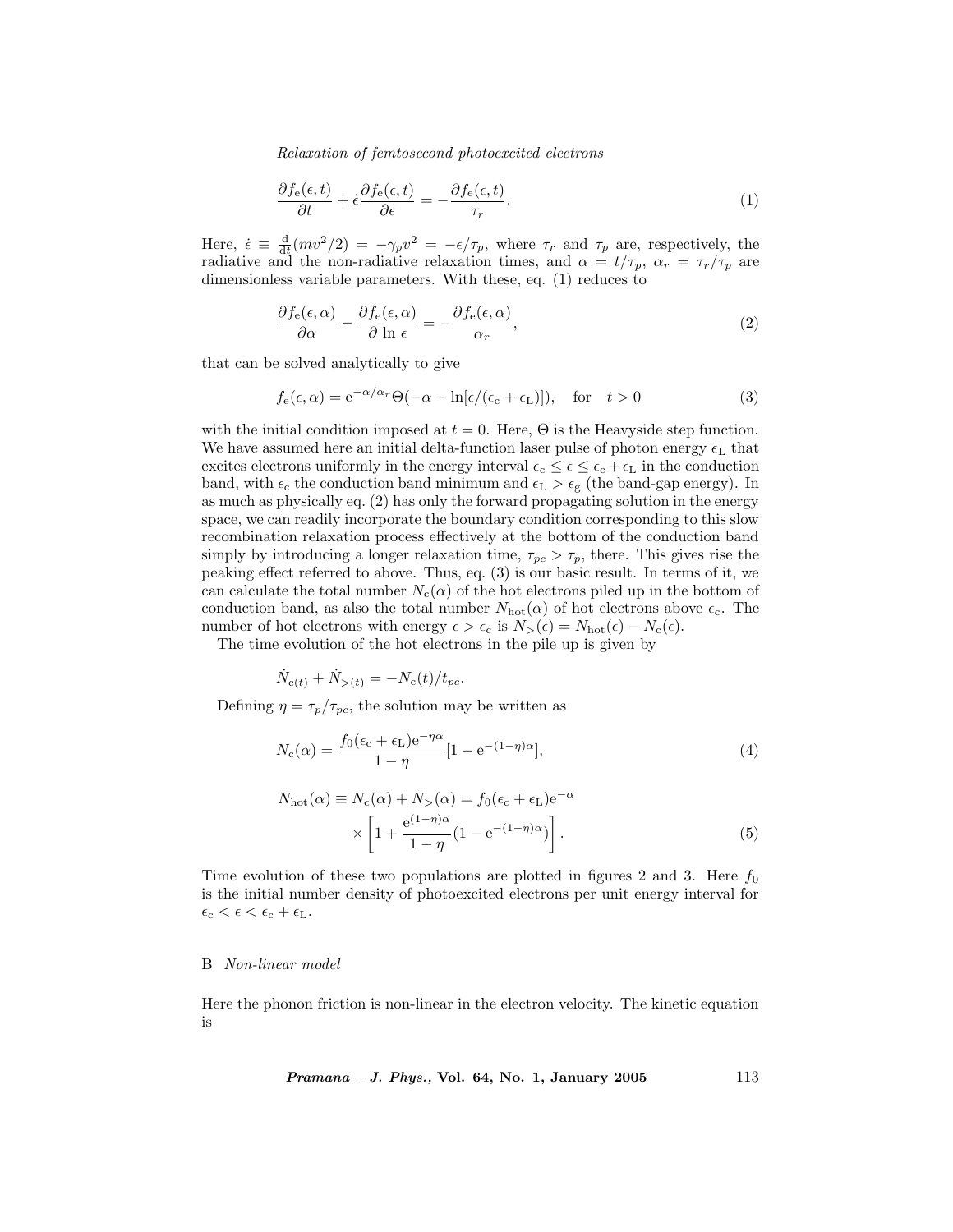

**Figure 2.** Decay of hot electrons  $N_c(\alpha)$  in the pile up as a function of  $\alpha$  ( $\alpha$ ) is along the horizontal axis in all the figures). Top most curve is for  $\eta = 0$ , lowest for  $\eta = 0.9$  with a step of 0.1.



**Figure 3.** Decay of hot electrons  $N_{hot}(\alpha)$ . Top most curve is for  $\eta = 0$ , lowest for  $\eta = 0.9$  with a step of 0.1.

$$
\frac{\partial f_{\mathbf{e}}(\epsilon, t; n)}{\partial t} + \dot{\epsilon} \frac{\partial f_{\mathbf{e}}(\epsilon, t; n)}{\partial \epsilon} = -\frac{\partial f_{\mathbf{e}}(\epsilon, t; n)}{\tau_r} \tag{6}
$$

with  $\dot{\epsilon} = -\frac{\epsilon}{\tau_p} \left[\frac{\epsilon}{\epsilon_0}\right]^n$  and  $\epsilon_0$  is an associated energy scale. In line with the linear model, this kinetic equation has the solution

$$
f_{e}(\epsilon,\alpha;n) = e^{-\alpha/\alpha_{r}} \Theta\left(-\alpha - \frac{1}{n} \left(\frac{\epsilon_{0}}{\epsilon_{L} + \epsilon_{c}}\right) \left[1 - \left(\frac{\epsilon_{L} + \epsilon_{c}}{\epsilon}\right)^{n}\right]\right).
$$
 (7)

The number  $N_{>(n)}(\alpha)$ , of hot electrons with energy greater than  $\epsilon_c$  is

114 Pramana – J. Phys., Vol. 64, No. 1, January 2005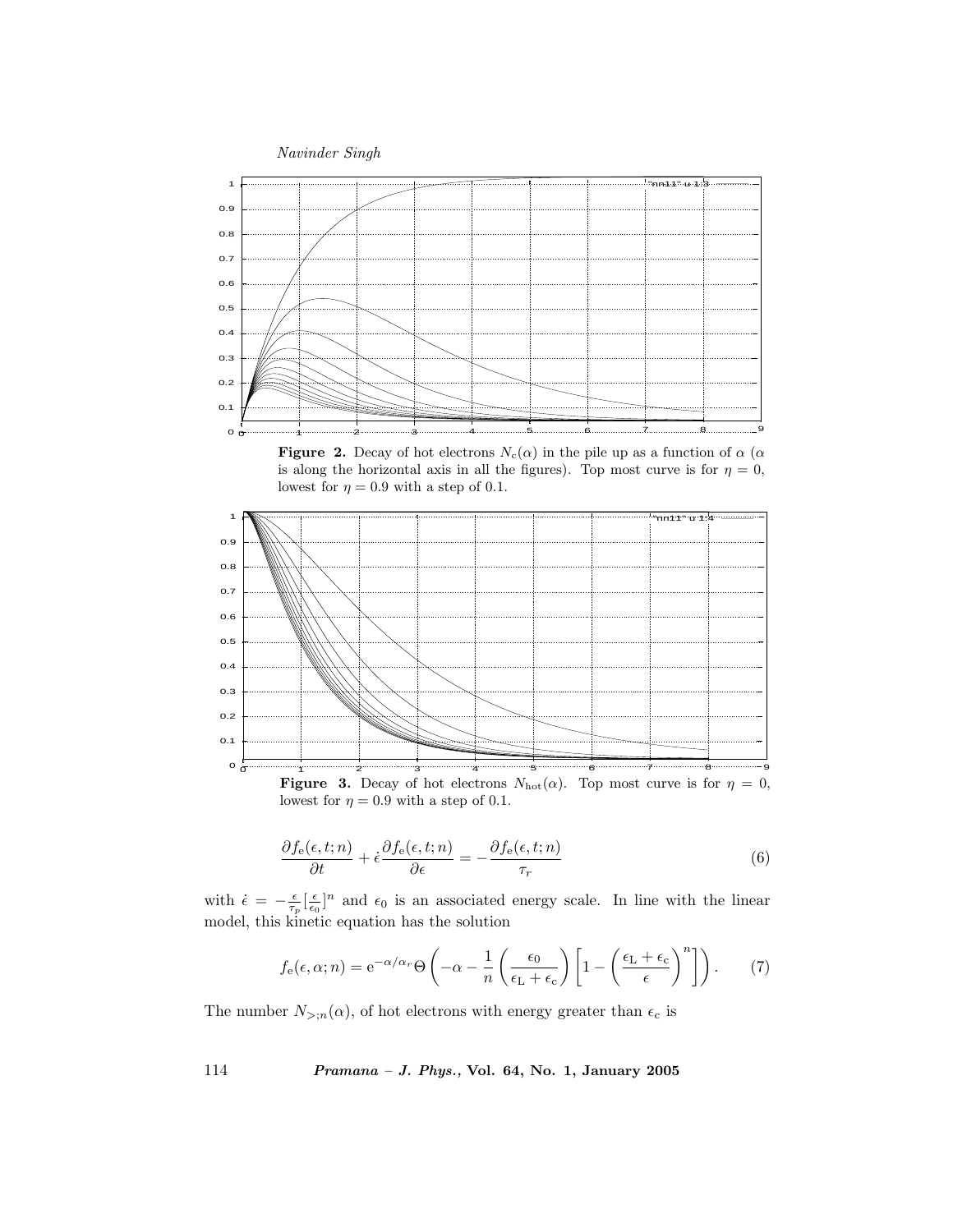Relaxation of femtosecond photoexcited electrons







$$
N_{>,n}(\alpha) = \int_{\epsilon_c}^{\epsilon_c + \epsilon_L} f_e(\epsilon, \alpha; n) d\epsilon = f_{0;n}(\epsilon_c + \epsilon_L) \left[ 1 + \frac{\alpha}{\beta} \right]^{-1/n}, \quad (8)
$$

where  $\beta = \frac{1}{n}(\chi)^n$ ,  $\chi = \frac{\epsilon_0}{\epsilon_c+\epsilon_L}$ . As in the linear model, the number of hot electrons in the pile up near the bottom of the conduction band comes out to be

$$
N_{c;n}(\alpha) = f_0(\epsilon_c + \epsilon_L) \left[ \frac{1}{n} \right]^{n+1} \eta^{1/n} e^{-\alpha(\eta + \chi^n/n)} \times \left[ \int_{\eta\beta}^{\eta(\alpha+\beta)} y^{-(n+1)/n} e^y dy \right].
$$
 (9)

 $Pramana - J. Phys., Vol. 64, No. 1, January 2005$  115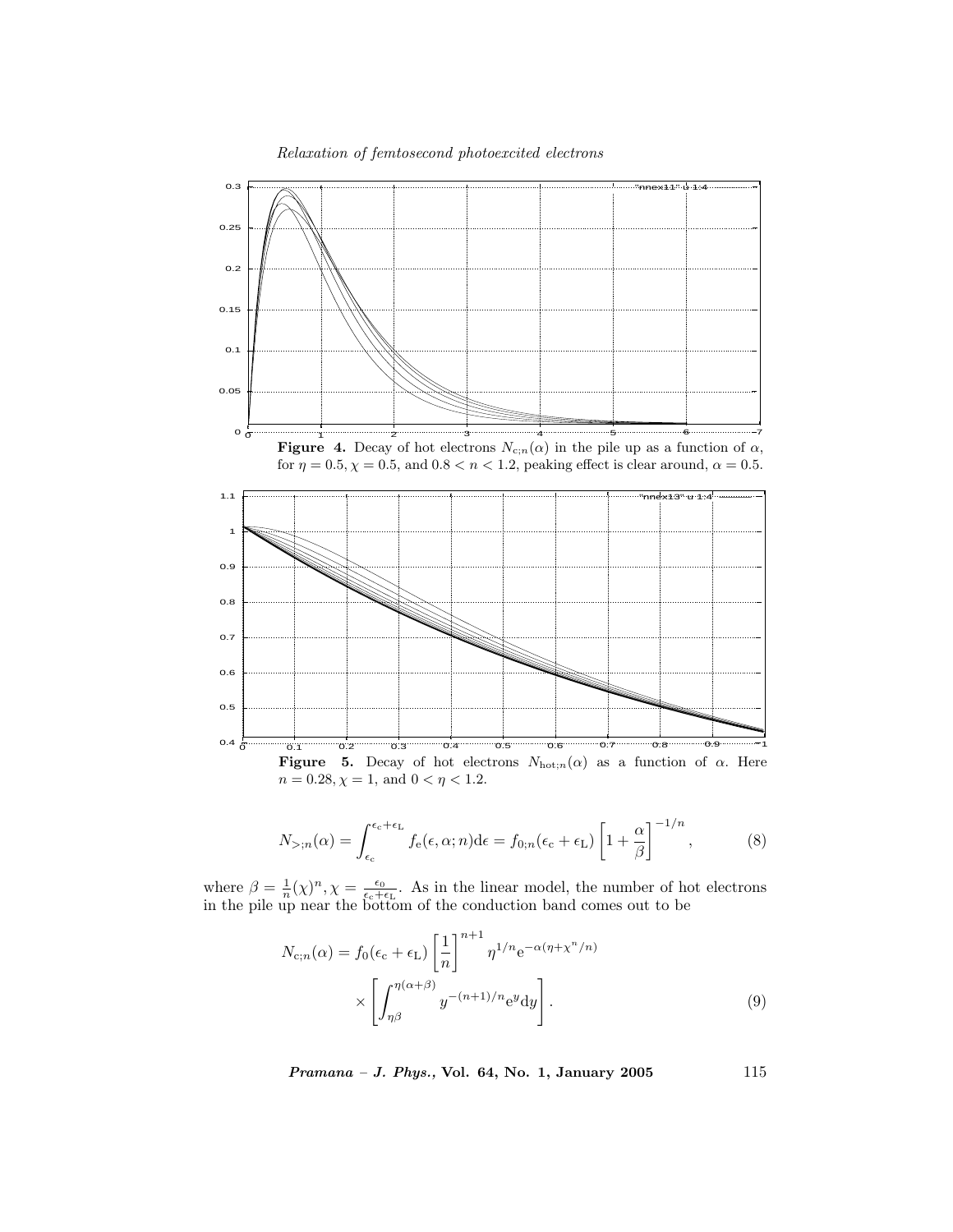

**Figure 6.** Decay of hot electrons  $N_{c,p}(\alpha)$  in the pile up as a function of  $\alpha$  in the presence of a rectangular laser pulse with width  $\alpha_p = 3$ . Top most curve is for  $\eta = 0$ , lowest for  $\eta = 0.9$  with a step of 0.1.



The total number of hot electrons,  $N_{\text{hot};n}(\alpha)$ , is then  $N_{\text{hot};n}(\alpha) = N_{\geq,n}(\alpha)$  +  $N_{c,n}(\alpha)$ . These populations are plotted in figures 3 and 4.

In the limit  $\alpha \ll \beta$ , or  $t \ll \frac{\tau_p}{n} \left(\frac{\epsilon_0}{\epsilon_c+\epsilon_L}\right)^n$ , these expressions for the hot electrons in the pile up, and the total number of hot electrons reduce to

$$
N_{\mathbf{c};n}(\alpha) = \frac{f_{0;n}(\epsilon_{\mathbf{c}} + \epsilon_{\mathbf{L}})\chi^{-n}\mathbf{e}^{-\eta\alpha}}{\chi^{-n} - \eta} [1 - \mathbf{e}^{-(\chi^{-n} - \eta)\alpha}], \tag{10}
$$

116 Pramana – J. Phys., Vol. 64, No. 1, January 2005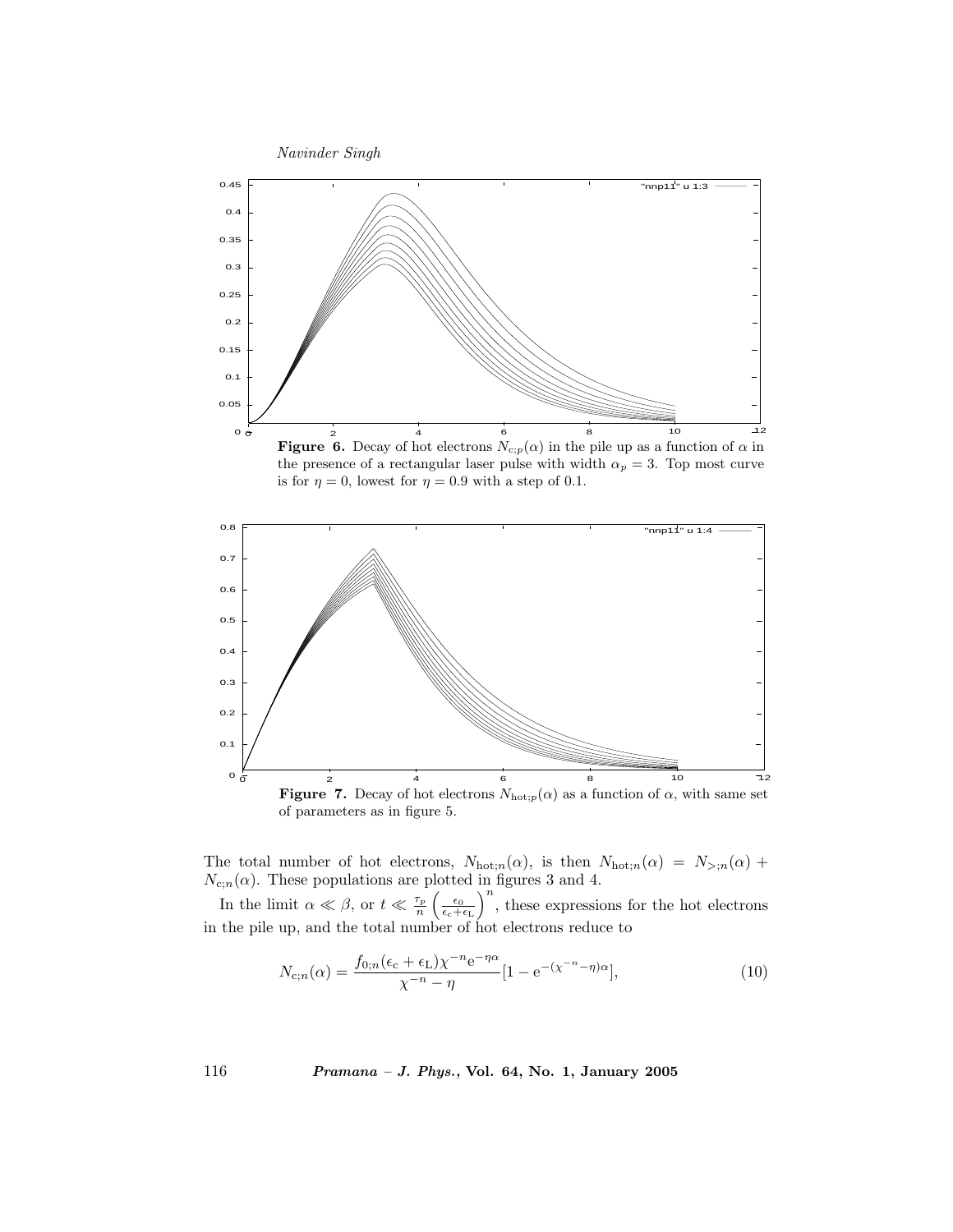Relaxation of femtosecond photoexcited electrons

$$
N_{\text{hot};n}(\alpha) = \frac{f_{0;n}(\epsilon_{\text{c}} + \epsilon_{\text{L}})\chi^{-n}\text{e}^{-\eta\alpha}}{\chi^{-n} - \eta} [1 - \text{e}^{-(\chi^{-n} - \eta)\alpha}] + (1 + \alpha/\beta)^{-1/n}.
$$
\n(11)

In the limit  $n \to 0$ , we recover the results of the linear model, as indeed we must.

#### 3. Incorporating pump pulse duration

So far we have taken the pump laser pulse to be a delta-function in time. We now consider the system as being pumped by a rectangular femtosecond pulse of duration  $t_p$ . The effect of the pulse width can be taken into account as the convolution integral of the respective hot-electron time-evolution with the rectangular pulse. Thus, for the case  $n = 0$  we obtain

$$
N_f^p(\alpha) = \frac{1}{\alpha_p} \int_0^{\min(\alpha_p, \alpha)} N_c(\alpha - x) \mathrm{d}x,\tag{12}
$$

$$
N_f^p(\alpha) = \frac{1}{\alpha_p} \int_0^{\min(\alpha_p, \alpha)} N_{\text{hot}}(\alpha - x) dx.
$$
 (13)

#### 4. Discussion

One of the distinctive features of our calculated time evolution of the photoexcited electron distribution in the conduction band is the peaking effect which is clearly seen in figures 2–7. It reflects the effect of the slow radiative relaxation across the indirect band gap. This can be probed in a pump-probe experiment. This calculation refers to a situation  $\tau_{e-p} \ll \tau_{e-e}$ , not describable by the usual two-temperature model  $\tau_{e-e} \ll \tau_{e-p}$  [1]. In our case, the non-degenerate system of electrons relaxes towards the bottom of the conduction band predominantly by a quasi-continuous energy loss to the phonons (intraband relaxation). The model is applicable under the condition  $\delta \sim k_BT_D$  ( $\sim mev$ ) «  $\epsilon_g$  ( $\sim ev$ ), where  $\delta$  is the intraband energy-level spacing in the nanometric sample. Here  $T_D$  is the Debye temperature of the material. Accordingly, the lower limit to the size of a nanoparticle for the application of this model is given as  $(\hbar/\sqrt{2m k_B T_D} \sim 2$  nm) for  $T_D \sim 200$  K. Such a situation is expected in a polar, indirect band-gap semiconductor with a low electron concentration and strong electron–phonon coupling.

#### Acknowledgement

The author would like to thank N Kumar for discussions.

 $Pramana - J. Phys., Vol. 64, No. 1, January 2005$  117